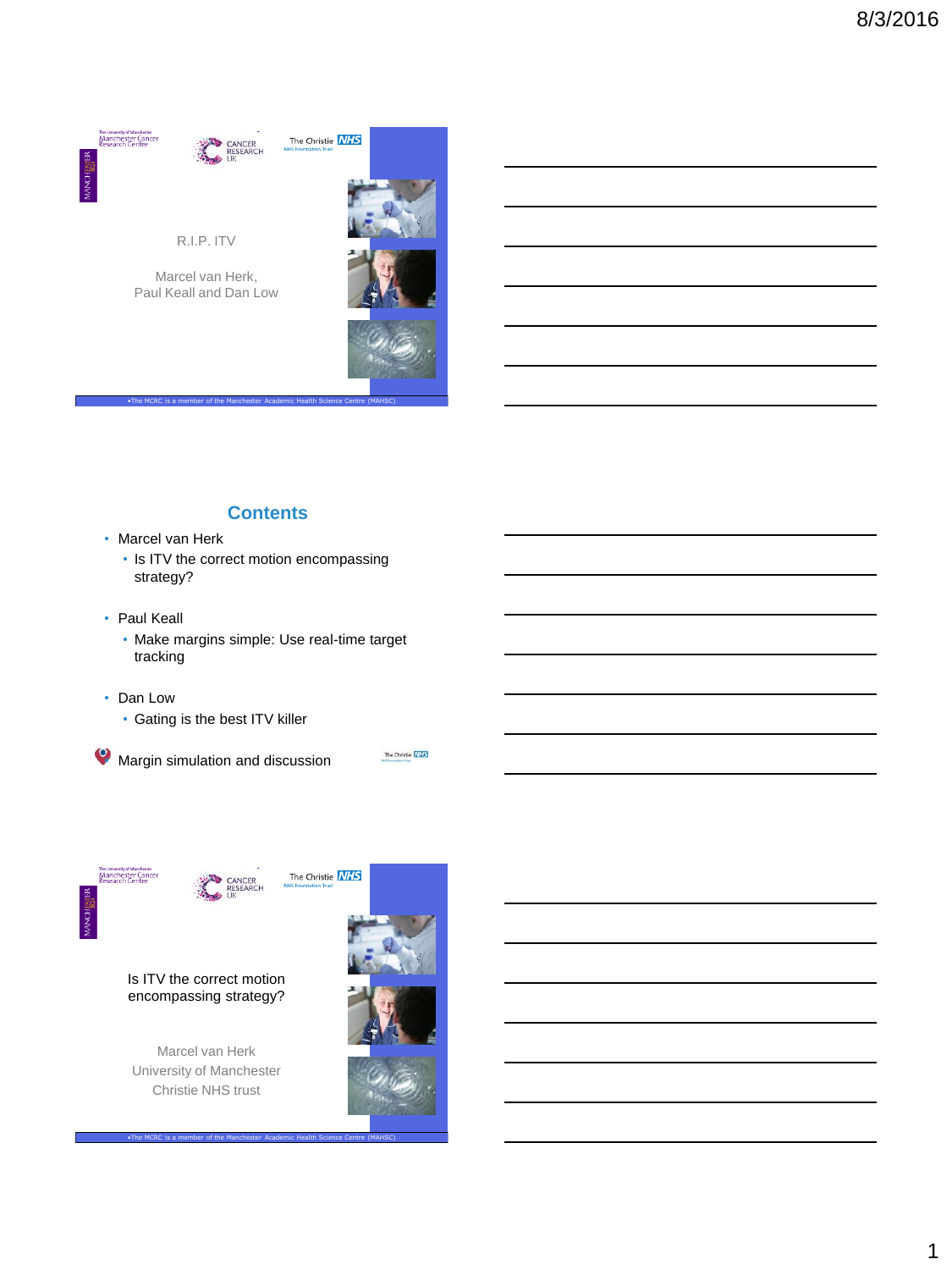## **Disclosure**

• Our department has a research collaboration with Elekta Oncology Systems



# How to minimize the margin?

- 4D imaging for planning
	- All abdominal (lung, liver) cancer patients
- Good delineation protocols and tools
- 4D image guidance
	- Beneficial for peak-peak motion > 1 cm
- Gating and tracking
	- Beneficial for peak-peak motion > 2 cm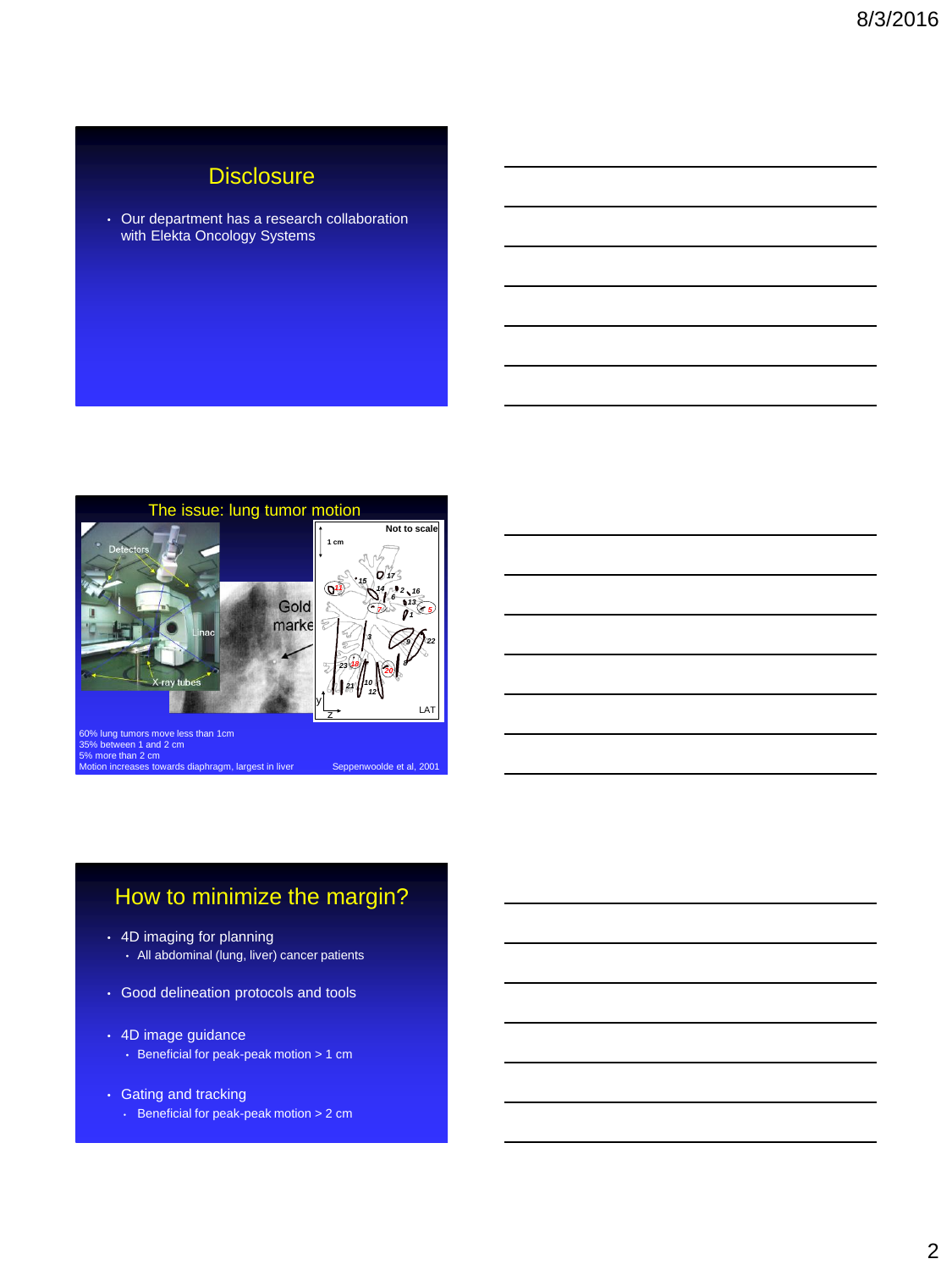### Respiratory correlated (or 4D) CT

Use respiratory sensor to establish respiratory phase for each slice

Free Breathing CT: 4D CT: Slices show arbitrary respiratory phase



Raw CT









### 4D CT (PET): less artifacts + motion data



vs determination of correct shape, SUV, mean position and trajectory of tumor

Fused 4DCT and 4DPET: Wolthaus et al, PMB 2005



| 1000 March 2010 March 2010 March 2010 March 2010 March 2010 March 2010 March 2010 March 2010 March 2010 March 20 |  |  |
|------------------------------------------------------------------------------------------------------------------|--|--|
|                                                                                                                  |  |  |
|                                                                                                                  |  |  |
|                                                                                                                  |  |  |
|                                                                                                                  |  |  |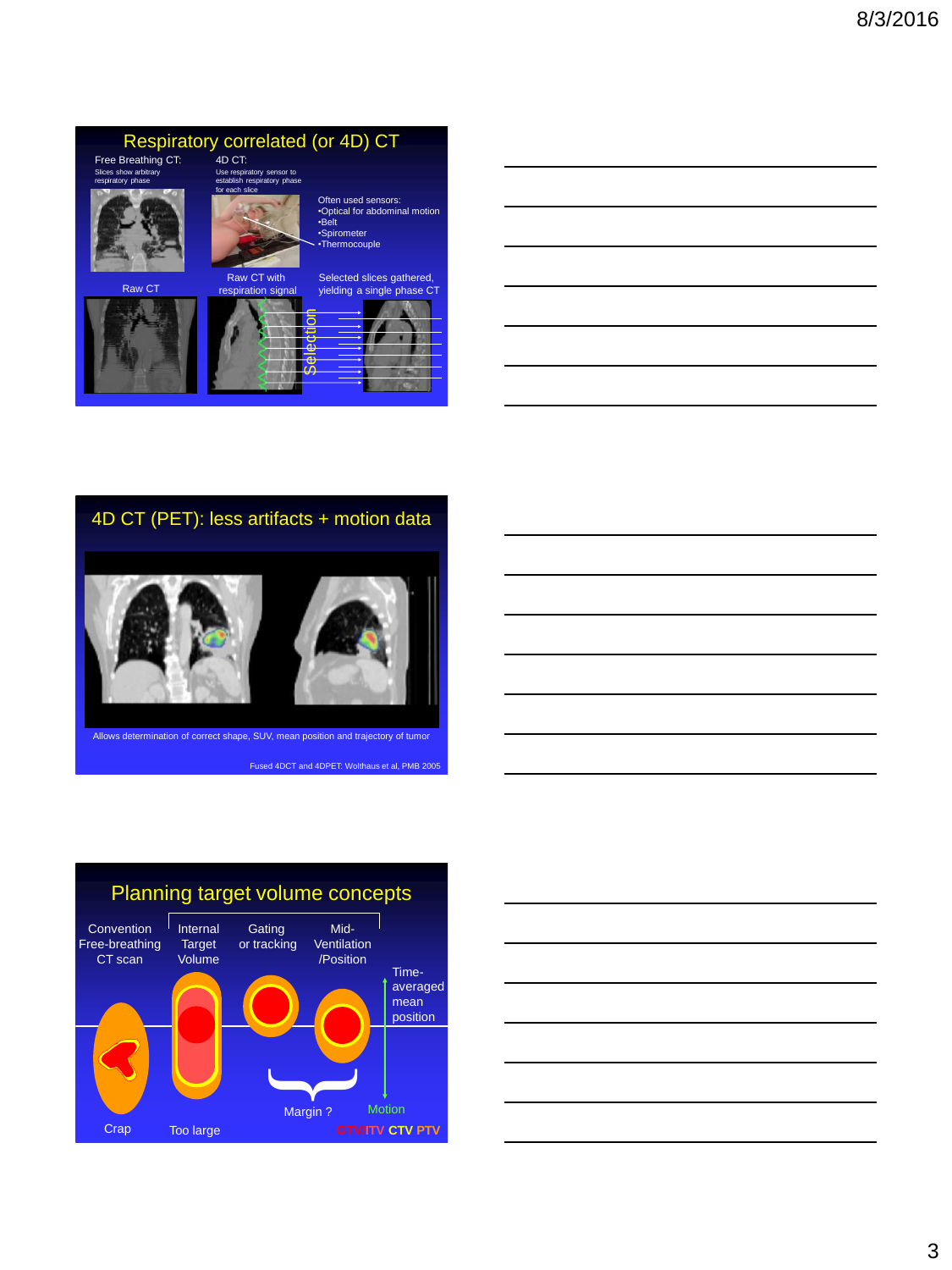











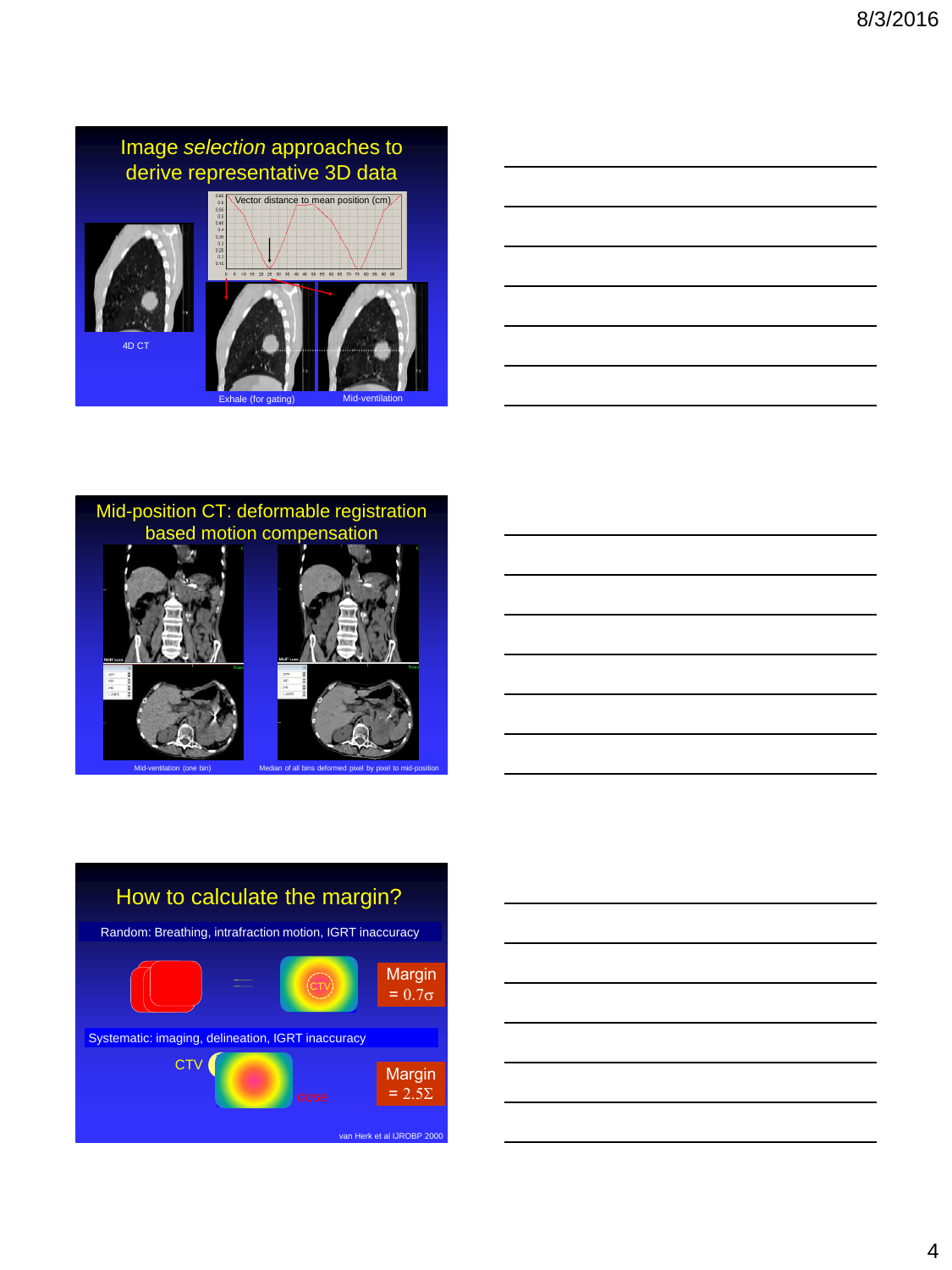# A physicists thought ( $\neq$  2.5 $\Sigma$  + 0.7 $\sigma$ )

 $M = 2.5\Sigma + 0.84\sqrt{(\sigma_p^2 + \sigma^2)} - 0.84\sigma_p$ 

- In plain language:
	- The required safety margin depends mostly on systematic errors  $(\Sigma)$ , things that are reproducibly shifted for this patient
- In photon radiotherapy, the margin for 'random' errors  $(\sigma)$  can be very small as long as the mean  $M = 2.5\Sigma + 0.84\sqrt{(\sigma_p^2 + \sigma^2)} - 0.84\sigma_p$ <br>plain language:<br>The required safety margin depends mostly on<br>systematic errors (Σ), things that are reproducibly<br>shifted for this patient<br>In photon radiotherapy, the margin for 'ra

van Herk et al, IJROBP 2000





### Required margin:  $(\sigma_{\rm p} = 6 \text{ mm}, 5 \text{ fractions},$ prescribed at 80% isodose line, NO IGRT)

| Error                             | <b>Random errors</b> | <b>Systematic errors</b>     |
|-----------------------------------|----------------------|------------------------------|
| <b>Delineation</b><br>uncertainty |                      |                              |
| Setup error                       | 4 mm                 | 4 mm                         |
| Organ motion<br>(baseline shift)  | $3 \, \text{mm}$     | $3 \, \text{mm}$             |
| Intrafraction motion              | 1mm                  | 1 <sub>mm</sub>              |
| Respiration                       | $10$ mm              | $10 \, \text{mm}$<br>3 mm SD |
| Margin                            | 3 <sub>mm</sub>      | <b>15 mm</b>                 |

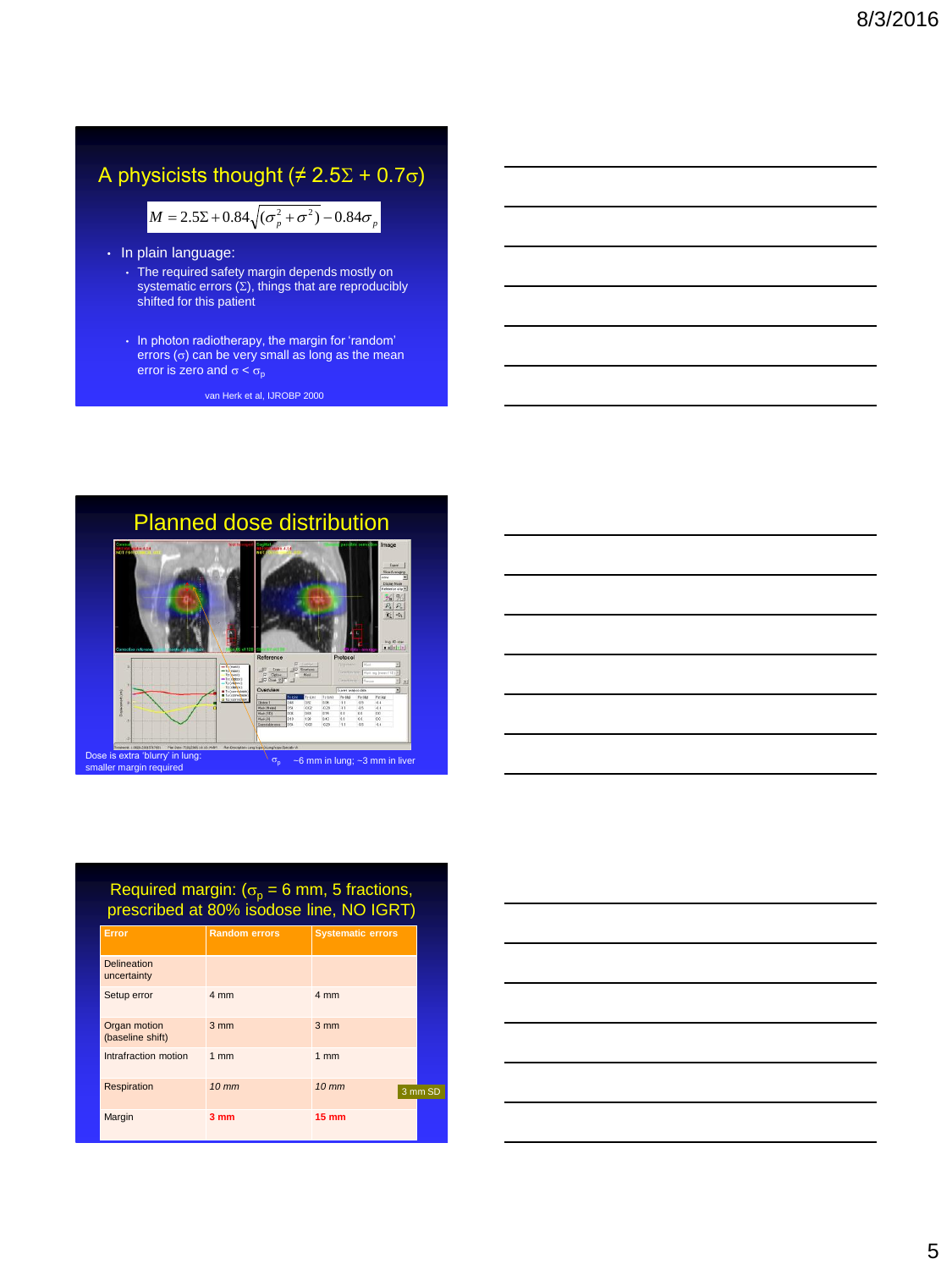# 3D versus 4D CBCT

• 4D Data set • 8 x 84 projections



• 3D Data set • 670 projections

# When is 4D guidance needed ?





# Target definition uncertainty must not be forgotten !





16 patients RMS = 2 mm (1SD) 10 radiation oncologists

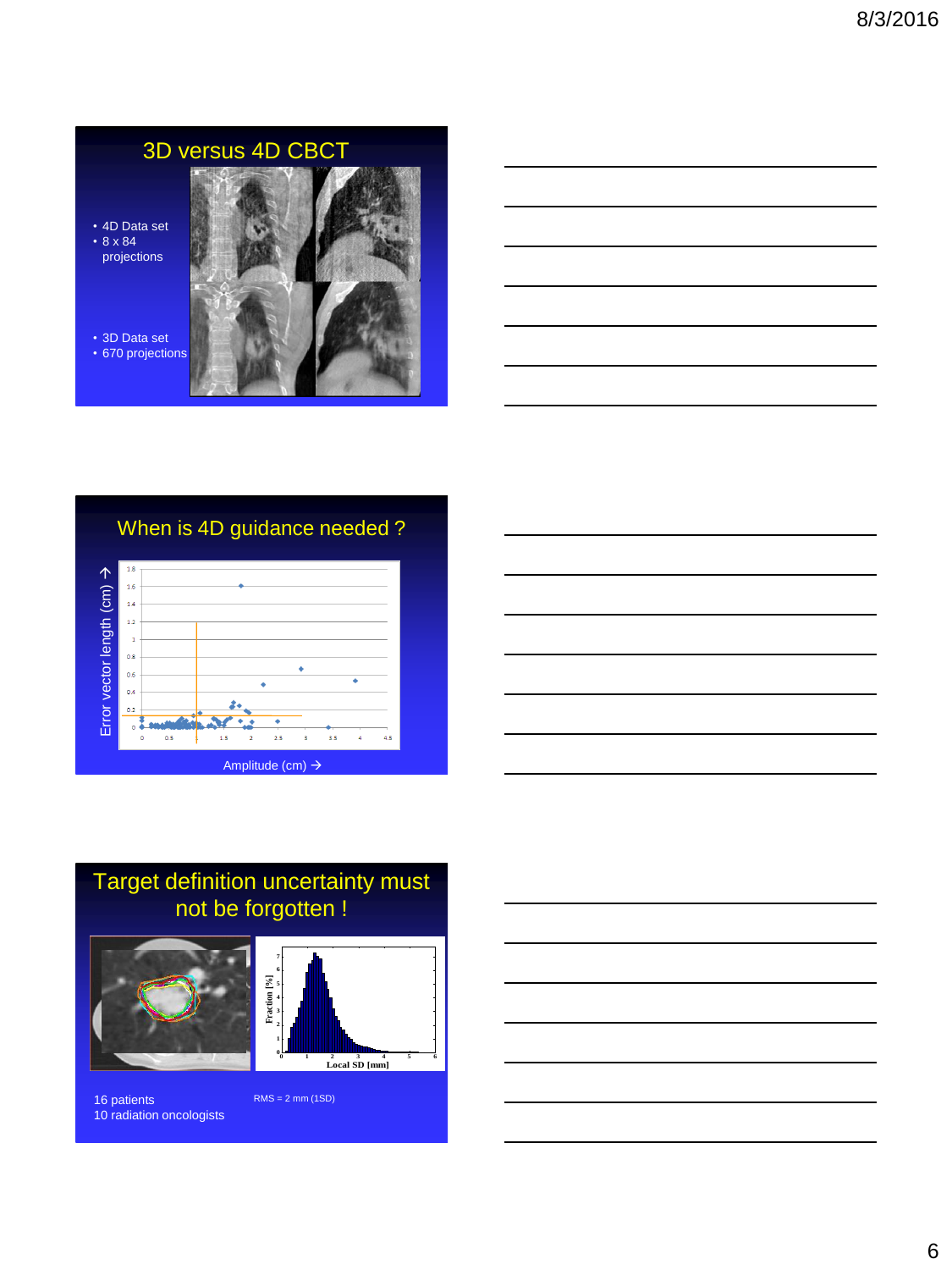| Required Margin ( $\sigma_p = 6$ mm, 5 fractions,<br>prescribed at 80% isodose line, IGRT) |                      |                          |  |
|--------------------------------------------------------------------------------------------|----------------------|--------------------------|--|
| Error                                                                                      | <b>Random errors</b> | <b>Systematic errors</b> |  |
| <b>Delineation</b><br>uncertainty                                                          |                      | 2 <sub>mm</sub>          |  |
| Setup error                                                                                | 4 mg                 | 4 pm                     |  |
| Organ motion<br>(baseline shift)                                                           | 3 <sub>m</sub>       | 3 <sub>pm1</sub>         |  |
| Intrafraction motion                                                                       | 1 <sub>mm</sub>      | 1 <sub>mm</sub>          |  |
| Respiration                                                                                | $10 \, \text{mm}$    | $10 \text{ pdm}$         |  |
| Margin                                                                                     | 1 <sub>mm</sub>      | $\rightarrow$ 5 mm       |  |

|                                                                                                                       |  | <u> 1989 - Johann Barn, mars ann an t-Amhain ann an t-Amhain ann an t-Amhain ann an t-Amhain an t-Amhain ann an t-</u> |
|-----------------------------------------------------------------------------------------------------------------------|--|------------------------------------------------------------------------------------------------------------------------|
|                                                                                                                       |  | <u> 1989 - Johann Barn, amerikan bernama di sebagai bernama dan bernama di sebagai bernama di sebagai bernama di</u>   |
|                                                                                                                       |  | <u> 1989 - Johann Barn, mars ann an t-Amhain ann an t-Amhain ann an t-Amhain ann an t-Amhain an t-Amhain ann an t-</u> |
|                                                                                                                       |  | <u> 1989 - Johann Barn, mars ann an t-Amhain ann an t-Amhain ann an t-Amhain ann an t-Amhain an t-Amhain ann an t-</u> |
| <u> 1989 - Johann Stoff, deutscher Stoffen und der Stoffen und der Stoffen und der Stoffen und der Stoffen und de</u> |  |                                                                                                                        |







### Margin simulation ( $\sigma_{\rm p}$  = 6 mm, 3 fractions, prescribed at 80% isodose line, IGRT&tracking)

| Error                             | <b>Random errors</b>                    | <b>Systematic errors</b>      |
|-----------------------------------|-----------------------------------------|-------------------------------|
| <b>Delineation</b><br>uncertainty |                                         | $2 \, \text{mm}$              |
| Setup error                       | 4 mg                                    | 4 mm                          |
| Organ motion<br>(baseline shift)  | 3 <sub>m</sub>                          | 3 <sub>m</sub>                |
| Intrafraction motion              | 1 <sub>mm</sub>                         | 1 <sub>mm</sub>               |
| Respiration                       | $\rightarrow$ 1 mm<br>$10$ m            | $10 \text{ m}$                |
| Margin                            | $\rightarrow$ 0 mm<br>3.2 <sub>mm</sub> | $\rightarrow$ 5 mm<br>$20$ mm |

| <u> 1989 - Johann Stein, Amerikaansk politiker (</u>                                                                   |  |
|------------------------------------------------------------------------------------------------------------------------|--|
|                                                                                                                        |  |
| the control of the control of the control of the control of                                                            |  |
|                                                                                                                        |  |
| the control of the control of the control of the control of                                                            |  |
|                                                                                                                        |  |
| <u> 1989 - Johann Stoff, deutscher Stoffen und der Stoffen und der Stoffen und der Stoffen und der Stoffen und der</u> |  |
|                                                                                                                        |  |
| <u> 1989 - Johann Stoff, deutscher Stoffen und der Stoffen und der Stoffen und der Stoffen und der Stoffen und de</u>  |  |
|                                                                                                                        |  |
|                                                                                                                        |  |
|                                                                                                                        |  |
| the control of the control of the control of the                                                                       |  |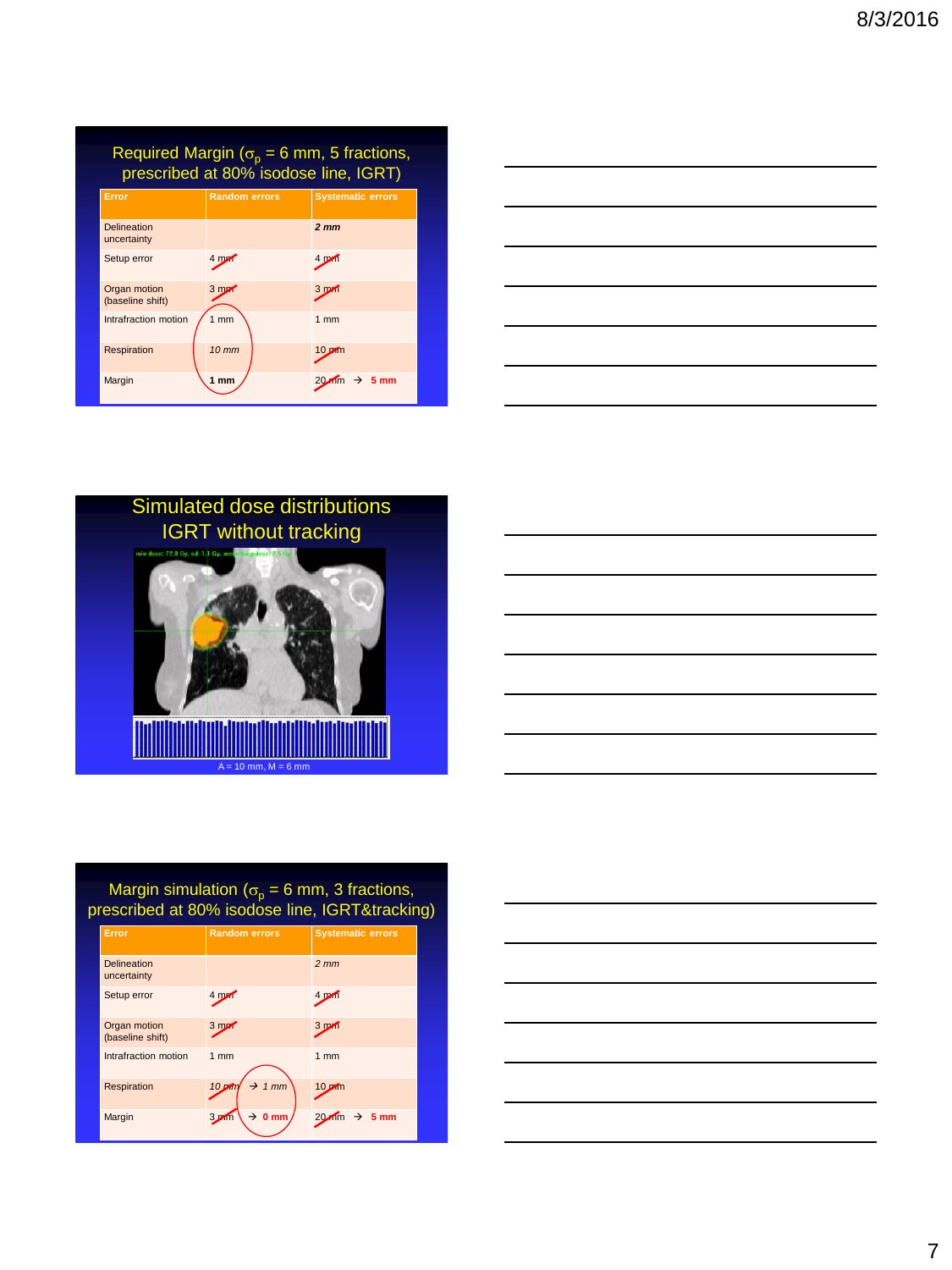# Where is the ITV?



Respiration motion causes a dose blurring that is easily compensated with a very small margin

Lung: margin is 1 mm for 10 mm pp amplitude



 $\overline{\Omega}$ 

 $\begin{array}{r} \hline R_2\left( \mathfrak{a}\right) \\ 0.4 \\ 0.4 \\ 0.0 \\ 0.0 \\ 0.0 \\ 0.4 \end{array}$  $\begin{array}{c} 0.0 \\ 0.0 \\ 0.0 \\ 0.0 \\ \end{array}$ 



8